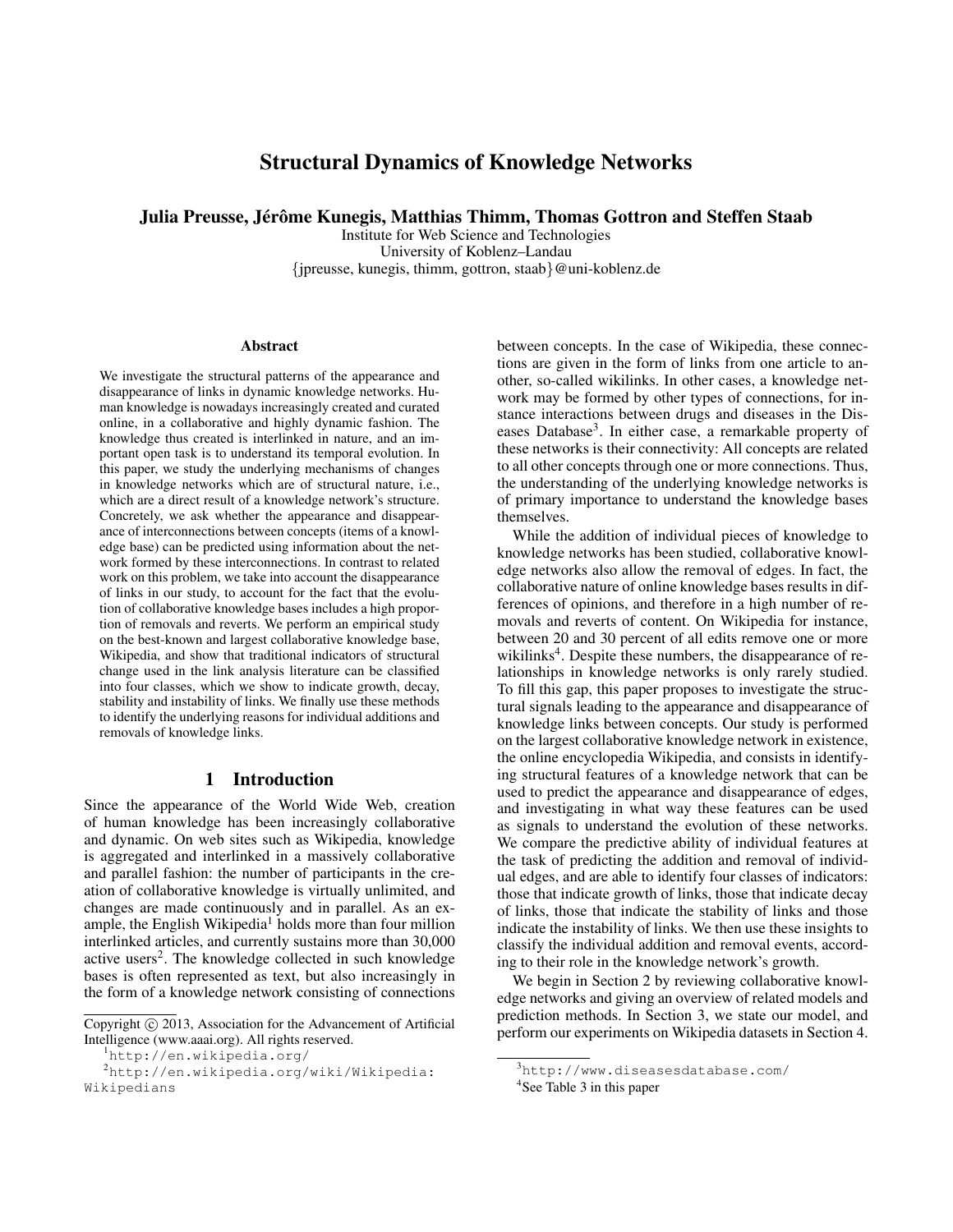Section 5 reviews works related to this one. We conclude in Section 6.

## 2 Background

Since the invention of written language, humans have aggregated knowledge in written form. In recent times, knowledge has been accumulated in encyclopedias, dictionaries, thesauri and other reference works. What these types of works have in common is their structure: They consist of individual items of knowledge such as concepts or words, connected by cross references. These links are not just additional information, but an integral part of the knowledge. Imagine an encyclopedic article about the city of Paris. This article will invariably mention that the city is located in France. Thus, a link is formed between the article *Paris* and the article *France*. In online encyclopedias such as Wikipedia, these links are represented explicitly: The article about Paris contains a hyperlink to the article about France. Thus, the hyperlinks in an online encyclopedia are a representation of the knowledge contained in that encyclopedia, and thus an analysis of the hyperlink structure can reveal much about the knowledge itself.

An online encyclopedia such as Wikipedia also differs in another important way from traditional encyclopedias: It is collaborative, i.e., written by many people simultaneously, and thus it changes much faster and much more often than a traditional encyclopedia. What is more, different authors often have different opinions about the topic at hand, and their edits will clash, resulting in one editor reverting the edits of another editor. This leads to a high amount of dynamism in the hyperlink structure, where links are added, but also removed, very frequently. In order to analyze the dynamics of these changes, we will thus resort to theories of network analysis.

## 2.1 Link Analysis

The field of link analysis has primarily focused on social networks and has lead to a variety of social interaction theories. Balance theory (Heider 1958) states that people tend to align their preferences with others. Synthesizing this idea, Granovetter (1973) asserts the *strength of weak ties* which further develops the concept of *triadic closure*. In his famous theory, he posits that if a person is connected by strong ties to two other people, these two people are likely to be connected themselves. Exchange theory (Garlaschelli and Loffredo 2004) proposes that individuals choose to form the relationship they expect to profit from the most, or to have the lowest cost. According to this theory, individuals will stick to these relationships if they are rewarded and no other relationships provide better opportunities at lower costs. These theories suggest that individual relationships are driven by some amount of reciprocity, and thus unreciprocated edges dissolve more readily and are observed less often in the network. Lazarsfeld and Merton (1954) introduced the concept of *homophily* which states that individuals are likely to bond with others that are similar to themselves. Studies on social networks show that the disappearance of ties is influenced by several factors. In particular,

homophily, reciprocity and the embeddedness of a tie in a larger group of well-connected people have positive effects on the persistence of a tie (Martin and Yeung 2006; Burt 2000), and the likeliness of decay goes down with the age of the tie and the age of actors, an effect coined *liability of newness*.

The field of network analysis is less researched for hyperlink networks than for social networks. The social sciences have considered hyperlink networks as a special case of social networks (Park 2003). From the perspective of computer science, the focus has been on applications for information retrieval, and particularly on ranking Web pages by popularity using Brin and Page's PageRank (1998) and Kleinberg's HITS (1999). These two algorithms have also been applied to the Wikipedia hyperlink network (Bellomi and Bonato 2005).

## 2.2 Network Evolution Models

In order to describe the effects that lead to the structure of real-world networks, different network evolution models have been proposed. Preferential attachment (Barabási and Albert 1999) and assortative mixing (Newman 2002) are structural theories about the way actors in a network pick other actors to bond with. Preferential attachment suggests that the likelihood of a node to form new links is proportional to its degree (the number of its neighbors), referred to as the "rich get richer" phenomenon. On the other hand, assortative mixing states that nodes are more likely to form links with nodes of similar degree. Several graph growth models include link disappearance in addition to link creation, for instance in a model to explain power laws (Akkermans 2012). Other examples can be found in (Eppstein and Wang 2002) and (Kleinberg et al. 1999), in which a model for growth of the Web is given in which edges are removed before others are added. While these methods succeed in predicting global characteristics of networks such as the degree distribution, they do not model the structure of the network, and thus cannot be used for predicting individual links.

## 2.3 Predicting Addition and Removal of Links

The problem of predicting the appearance of links in networks has received substantially more attention than the problems of predicting their disappearance. Recent surveys on the structural link addition prediction problem are provided by Liben-Nowell and Kleinberg (2007) and Lü and Zhou (2011). For many networks, the number of common neighbors, the degree of an actor and the ratio of the number of common neighbors and the actor-neighborhood sizes are good indicators for the formation of new links. Other algorithms for links prediction include the index of Katz (1953), graph kernels (Ito et al. 2005) and diffusion models (Kondor and Lafferty 2002).

Work on the disappearance of links in networks has focused on social networks and on explaining why users on the social networking platforms Facebook and Twitter unfriend or unfollow each other. Kwak, Moon, and Lee (2012) have used structural features of the Twitter follower-followee relationship to ascertain when users decide to unfollow others.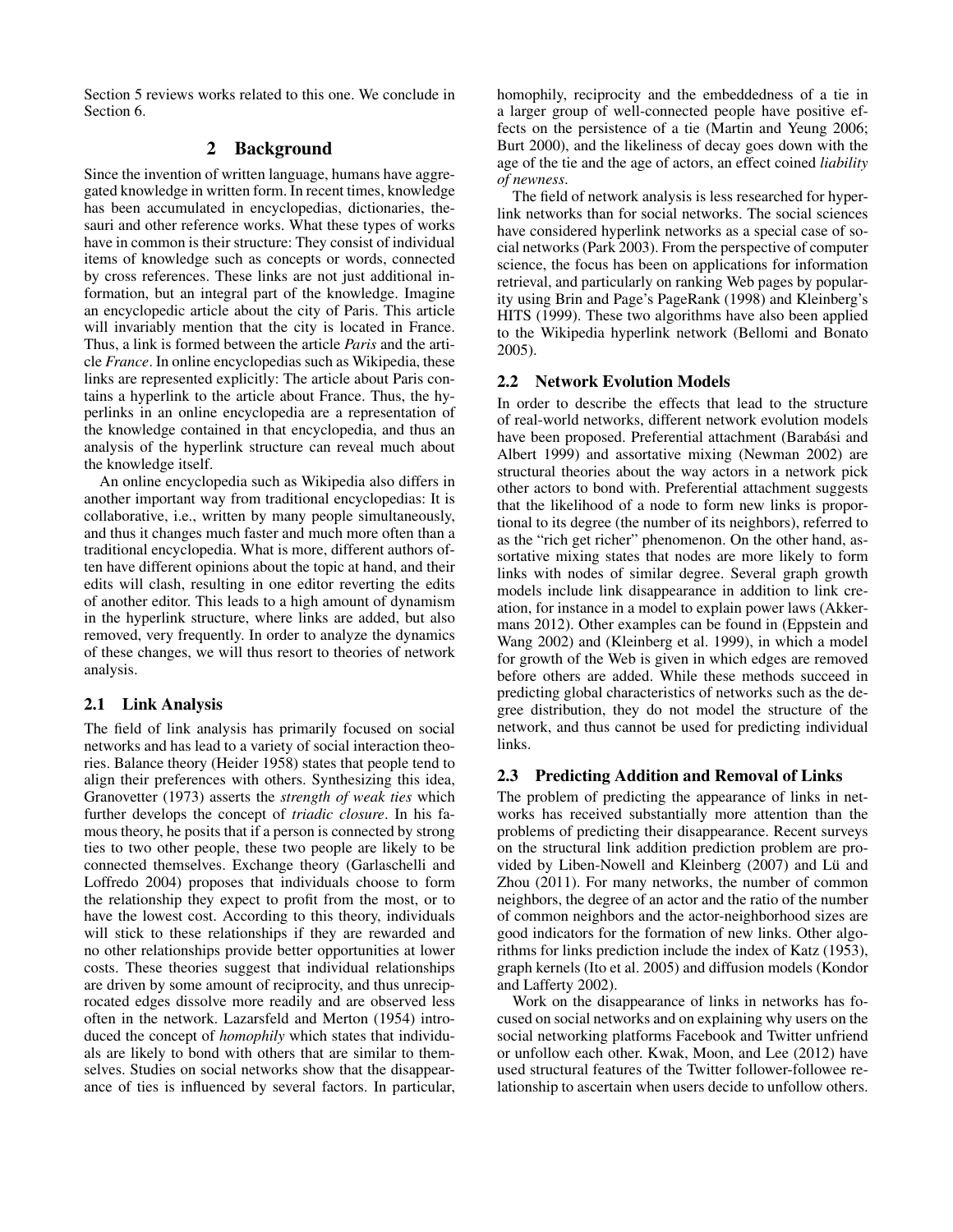Their findings suggest that ties persist when a user is acknowledged by its followee or when the users share followers and followees. An analysis of the unfriending behavior in Facebook by Quercia and colleagues (2012) found a correlation between personal traits and user information, and the likelihood to end a friendship on Facebook. The authors of that study found that friendships between neurotic or introverted users and others as well as between people who differ greatly in age are more likely to break, while well-embedded friendships or friendships sharing a common female friend are more robust.

As these studies use very specific user information, e.g., personality traits or gender, or Twitter-specific interaction data, they cannot be used to classify the formation of new links and link removal in networks other than social networks. Furthermore, neither of both works use temporal features such as the age of a tie, due to the unavailability of this information.

## 3 Modeling Structural Changes in Knowledge Networks

Formally, we define a knowledge network to be a directed graph  $N = (V, E)$  consisting of a set of vertices V representing the knowledge items, and a set of edges  $E$  representing the links between them. Individual knowledge items will be denoted i, j, etc., and a link from i to j will be denoted  $(i, j)$ . In general, links in knowledge networks are not symmetric, i.e., an edge  $(i, j)$  does not imply that the inverse edge  $(j, i)$  is present as well.

Users in collaborative knowledge networks can edit the text inside knowledge items, as well as the links between them, by either removing or adding connections. We will assume that the semantic knowledge is captured in the links between knowledge items, and will thus only consider changes to the links, as well as the time of changes in the text, disregarding the actual changes in the content. Accordingly, we consider the following three types of events:

- Add: A link is added.
- Delete: An existing link is removed.
- **Update:** A knowledge item is changed textually.

We assume that a timestamp is given for each event.

## 3.1 Problem Description

Our goal is to determine which indicators are useful to explain the formation of new edges and the removal of existing edges. Since we are not interested in modeling the appearance and disappearance of individual knowledge items, we consider the set of nodes to be invariant over time.

A way to model the growth and the decay of a network is to determine numerical indicators that correlate with observed growth and decay in actual networks. As an example, the number of common friends is used in social networks to predict the appearance of new ties. Thus, the number of common neighbors is a feature that is used for link addition prediction in social networks. Conversely, in the literature concerned with predicting the disappearance of links, other individual features are evaluated at that task. In order to take

| Add<br>Remove   | <b>Negative</b> | <b>Positive</b> |
|-----------------|-----------------|-----------------|
| <b>Positive</b> | decay           | instability     |
| <b>Negative</b> | stability       | growth          |

Table 1: Classification of indicators by their ability to predict link addition and link removal. "Add" and "Remove" refer to the type of event to be predicted. "Positive" and "Negative" refer to positive and negative predictive power for the type of event.

into account both the appearance and the disappearance of links, we will classify features by their performance on both tasks, resulting in four classes of features, as depicted in Table 1:

- **Stability** features are those indicating that neither link addition nor link removal will take place.
- Instability features are those indicating that both link addition and link removal are likely.
- Growth features are those indicating that link addition is likely whereas link removal is unlikely.
- Decay features are those indicating that link removal is likely whereas link addition is unlikely.

These four classes allow us to give a fine-grained characterization of individual features. For instance, a feature such as the number of common neighbors may be well-known to be an indicator for edge addition, but it is unknown whether it is also an indicator for the disappearance or for the nondisappearance of edges. The number of common neighbors may actually be a measure of growth, or of instability. Thus, the distinction of these four classes will also allow us to shed a new light on existing link addition prediction features, to tell whether they are indicators for the presence of edges or only for the change in the states of edges. In the following, we describe several potential signals for link addition and link removal from the literature.

#### 3.2 Features

A large number of features for predicting link appearance and disappearance can be found in the literature (Liben-Nowell and Kleinberg 2007; Raeder et al. 2011; Lü and Zhou 2011). These features can be grouped by the theory or model that explains how these features behave for the tasks at hand. Hypotheses (a)-(f) cover known models from the literature. We introduce an additional hypothesis (e) exploiting additional information available for knowledge networks based on update and delete events. The following list contains both node-level features and node pair-level features. To construct numerical indicators for node pairs from nodelevel features, we use the product of the feature values for both nodes, e.g.,  $d(i, j) = d(i) \cdot d(j)$ .

## (a) Preferential Attachment

The model of *preferential attachment* states that links are more likely to attach to nodes with a high degree (Barabási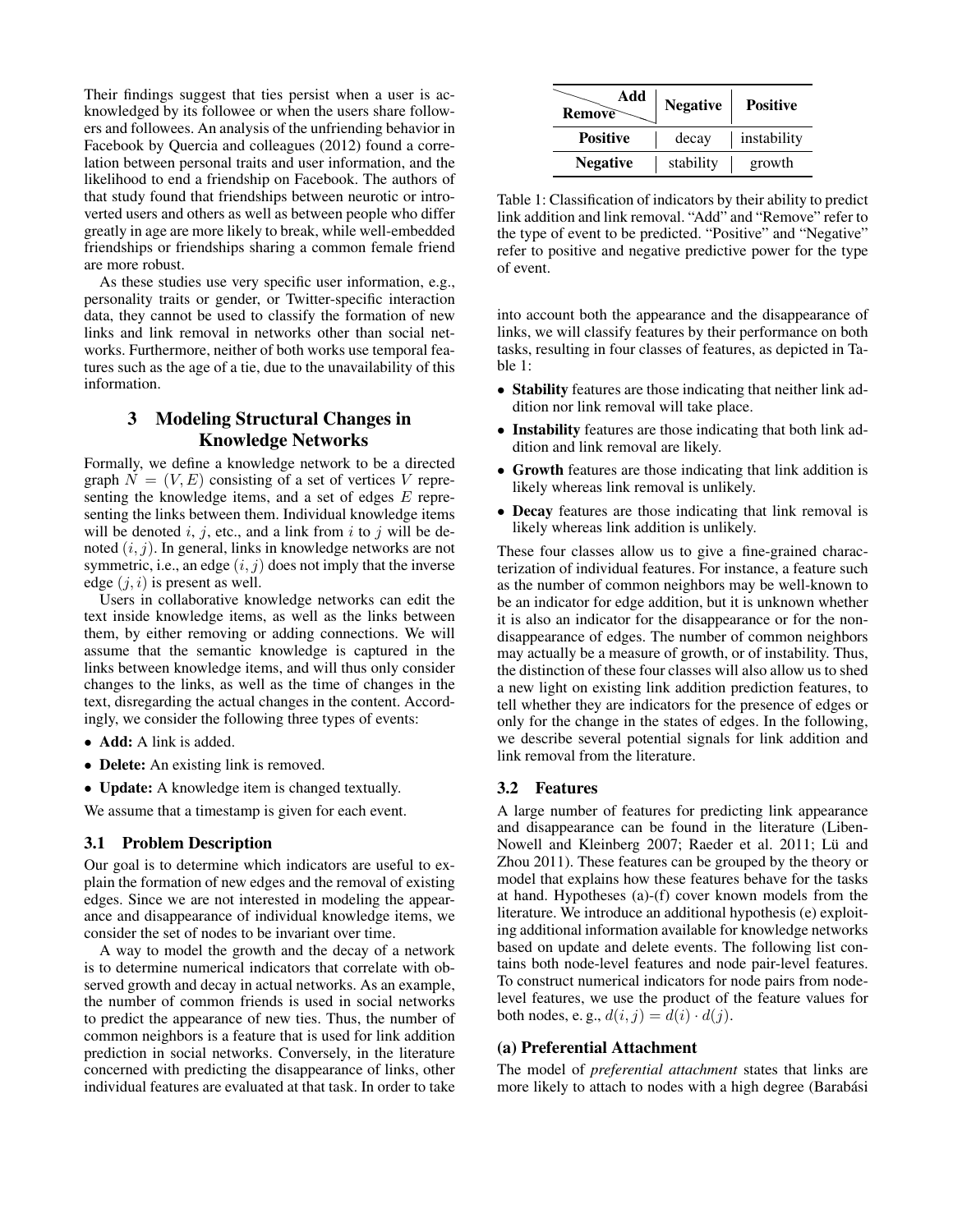and Albert 1999).

*Hypothesis: The number of adjacent nodes is a good indicator for link addition.*

- **Node degree:**  $d(i)$  is defined as the number of nodes adjacent to i, regardless of link direction.
- **Joint degree:**  $id(i, j)$  is defined as number of nodes that are adjacent to node  $i$  or node  $j$ , regardless of link direction.

### (b) Embedding

The embeddedness of a node pair measures to what extent two nodes are part of a larger cluster (Burt 2000).

*Hypothesis: The embeddedness of a link is suitable to predict the appearance of links and the non-disappearance of existing links, i.e., it is an indicator for growth.*

**Common neighbors:**  $CN(i, j)$  is defined as the number of common neighbors of node  $i$  and  $j$ .

**Paths of length three:**  $P3(i, j)$  is defined as the number of paths of length three between node  $i$  and node  $j$ .

## (c) Reciprocity

A link is reciprocated if the link in the opposite direction is present (Raeder et al. 2011).

*Hypothesis: The presence of a link makes the addition of a link in the opposite direction more likely and the removal of a reciprocal link less likely. Thus, it is an indicator for growth.*

**Back-links:**  $back(i, j)$  is defined as a binary feature indicating whether a back-link exists, i.e.,  $back(i, j) = 1$  if  $(j, i) \in E$  and  $back(i, j) = 0$  otherwise.

## (d) Liability of Newness

The principle termed *liability of newness* states that newly formed links are less likely to persist than older links (Burt 2000).

*Hypothesis: The old age of an edge or a node are good indicators for link persistence.*

- Edge age:  $eAge(i, j)$  is defined as the time passed since the first add-event, i.e., the first time that the edge  $(i, j)$  was added.
- **Edge freshness:**  $e$ *Fresh* $(i, j)$  is defined as the time passed since the last add-event, i.e., the last time that node  $i$  has been linked to *i*.

If an edge has never been present in the evolution of a network, the aforementioned features are undefined. Thus, we elaborate on the idea of *liability of newness* and propose the following node features.

- **Node age:** We define  $nAge(i)$  as the age of node i, i.e., the first time that any event related to node *i* occurred.
- **Node freshness:** We define  $n$ *Fresh* $(i)$  as the freshness of node i, denoting the last time that any event related to node i occurred.

## (e) Instability

We consider a node as unstable if its content or its incident edges are frequently changed.

*Hypothesis: The less stable nodes* i *and* j *are, the less stable the link*  $(i, j)$  *is, whether present or not.* 

- **Update degree:** We define  $d^U(i)$  to be the number of times that node  $i$  has been updated, or equivalently, the number of update events for node  $i$ . Changes in the link structure are not counted.
- Node deletion coefficient: We define node *i*'s add-degree  $d^+(i)$  as the number of edges, going to or from node i, that have been added during the whole evolution of the network, and analogously the delete-degree  $d^-(i)$ . We further define the node deletion coefficient  $ndc(i)$  as the regularized<sup>5</sup> ratio of the delete-degree and the add-degree of a node  $n d c(i) = (d^-(i) + 1) \bar{d} (d^+(i) + 1)$ . This ratio summarizes how effective adds of node  $i$  have been; if all links to or from  $i$  were removed during the evolution we have  $ndc(i) = 1$ , and lower values indicate that a higher fraction of links persist.

We summarize the features and the expected behavior with respect to the predictability of new links and link removals in Table 2.

## 4 Experiments

In this section we report on experiments to determine which features are suitable signals for link appearance and disappearance.

#### 4.1 Datasets

In our evaluation we use the largest dynamic knowledge network on the Web, Wikipedia. We use the directed articlehyperlink networks of four of the five largest<sup>6</sup> Wikipedias. We skip the largest one, the English Wikipedia, due to its size and limited computational resources.<sup> $7$ </sup> In the directed article-hyperlink network of Wikipedia, a link between two articles i and j is present if article i links to article j. We omit user pages and article discussion pages. All datasets are available online as part of the Koblenz Network Collection (Kunegis  $2013$ ).<sup>8</sup>

For each of the four Wikipedias we consider all add, delete and update events until August 2011. An overview of the datasets is given in Table 3. The French Wikipedia is the biggest dataset by number of articles with around 1.8 million articles. During its whole evolution 41.7 million links where added and 17.3 million removed. Note that the number of articles includes also articles that where removed later. For these Wikipedias, link deletions make up about 24–31 % of

<sup>&</sup>lt;sup>5</sup>We regularize the ratio by adding one to the nominator and to the denominator.

<sup>6</sup>http://meta.wikimedia.org/wiki/List\_of\_ Wikipedias

 $7$ The evaluation of this dataset is ongoing.

<sup>8</sup>https://west.uni-koblenz.de/Research/ DataSets/wikipedia-hyperlink/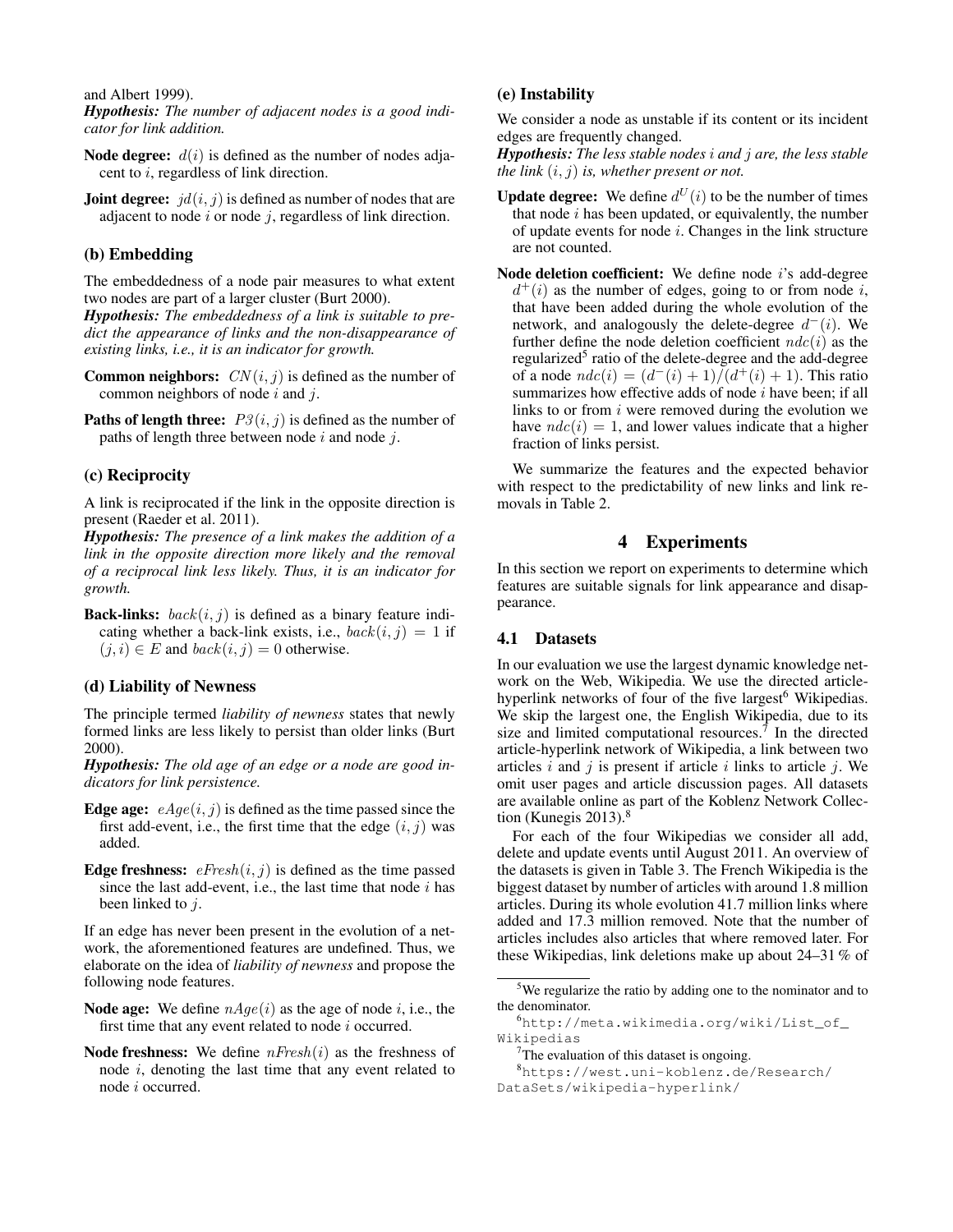| Model                   | <b>Feature</b>            |                  | <b>New links</b>             | Link removal     | <b>Expected state</b> |
|-------------------------|---------------------------|------------------|------------------------------|------------------|-----------------------|
| Preferential attachment | Node degree               | d.               |                              |                  | Growth / instability  |
| Preferential attachment | Joint degree              | $\mathcal{U}$    |                              |                  | Growth / instability  |
| Embedding               | Common neighbors          | CN               |                              |                  | Growth                |
| Embedding               | Paths of length three     | P3               |                              |                  | Growth                |
| Reciprocity             | Back-links                | back             |                              |                  | Growth                |
| Liability of newness    | Edge age                  | eAge             |                              |                  | Decay / instability   |
| Liability of newness    | Edge freshness            | $e$ <i>Fresh</i> |                              |                  | Decay / instability   |
| Liability of newness    | Node age                  | nAge             |                              |                  | Decay / instability   |
| Liability of newness    | Node freshness            | $n$ <i>Fresh</i> |                              |                  | Decay / instability   |
| Instability             | Node deletion coefficient | ndc              | $\left( \frac{1}{2} \right)$ | $\left( \right)$ | Instability           |
| Instability             | Update degree             | $d^U$            |                              |                  | Instability           |

Table 2: Summary of hypotheses about the ability of features to predict link addition and removal. " $\nearrow$ " indicates a positive correlation; " $\checkmark$ " indicates a negative correlation. Novel hypotheses are shown in parentheses.

| Wikipedia | <b>Articles</b>             | Adds                        | <b>Deletes</b>              |
|-----------|-----------------------------|-----------------------------|-----------------------------|
|           | $\lceil \times 10^6 \rceil$ | $\lceil \times 10^6 \rceil$ | $\lceil \times 10^6 \rceil$ |
| French    | 1.8                         | 41.7                        | 17.3                        |
| German    | 1.5                         | 58.7                        | 27.6                        |
| Italian   | 1.0                         | 26.0                        | 8.9                         |
| Dutch     | 08                          | 15.3                        | 47                          |

Table 3: The datasets used in our evaluation. The number of articles also includes articles that were removed.

all link operations, thus accounting for a large part of structural changes. As shown in Figure 1, half of the edges are more than 23 months old.

### 4.2 Prediction Methodology

Given the set of links  $E_{t_1}$  present at a particular time  $t_1$ , how can the links  $E_{t_2}$  at time  $t_2$  be predicted accurately? This problem involves the prediction of new edges  $E^+$  and the prediction of deleted edges E<sup>−</sup>.

$$
E^+ = E_{t_2} \setminus E_{t_1},
$$
  

$$
E^- = E_{t_1} \setminus E_{t_2},
$$

such that

$$
E_{t_2} = (E_{t_1} \setminus E^-) \cup E^+.
$$

The sets of added and removed links are illustrated in Figure 2. The problem of predicting new links  $E^+$  is called the link addition prediction problem, or simply the link prediction problem (Liben-Nowell and Kleinberg 2007). Typically, the link addition prediction problem is solved by *link addition prediction functions*, i.e., functions that map node pairs to numerical scores, based on the known edges in the set  $E_{t_1}$ . The problem of predicting the disappearance of edges can then be solved analogously by *link removal prediction functions*.

To compare the prediction accuracy of different link addition prediction and link removal prediction functions, we



Figure 1: The decay of edges in the four studied Wikipedias.

define a test set and a false test set for each of the prediction problems. The test set contains the node pairs to be predicted; the false test set contains node pairs that must not be predicted.

For the link addition prediction problem, this means that node pairs in the test set  $E^+$  must be distinguished from those that where not added, i.e., those in the false test set  $E_{false}^{+}$ . Analogously, the prediction of link removal aims at distinguishing links that are removed, in the test set  $E^-$ , from those that are not removed, in the false test set  $E_{false}^-$ . The set  $E_{false}^-$  is thus defined as

$$
E_{\text{false}}^- = E_{t_1} \cap E_{t_2}.
$$

The set  $E_{false}^{+}$  is defined as a random sample of node pairs from the set of node pairs which are neither connected at time  $t_1$  nor at time  $t_2$ 

$$
E_{false}^{+} \subset V \times V \setminus E_{t_1} \setminus E_{t_2},
$$
  

$$
|E_{false}^{+}| = |E^{+}|.
$$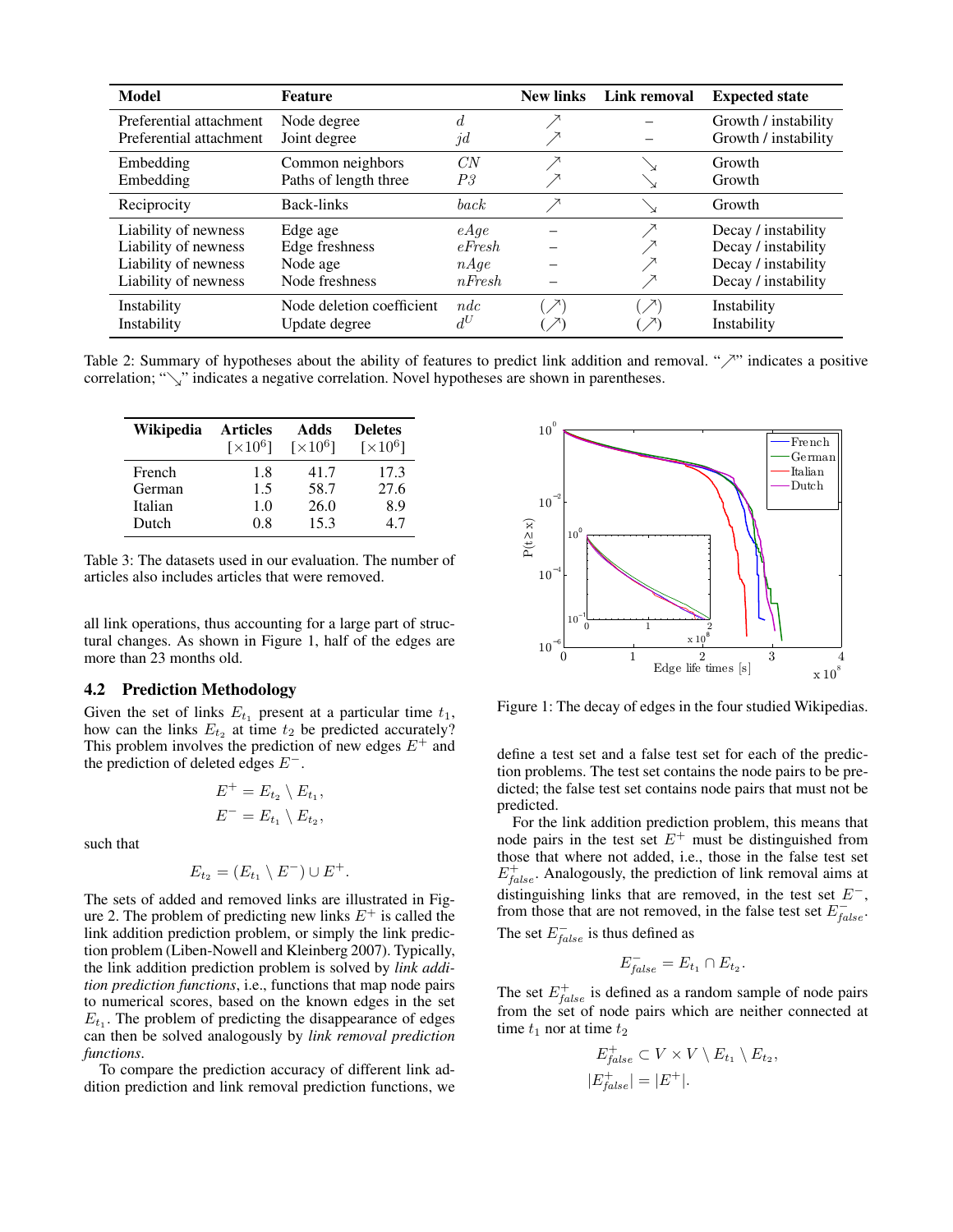

Figure 2: Schematic representation of the link addition and removal process. At time  $t_1$ , the network has the edge set  $E_{t_1}$ . After  $t_1$ , the set of edge  $E^+$  is added and the set  $E^-$  is removed, giving the set of edges  $E_{t_2}$  at time  $t_2$ . Link directions are not indicated in the figure.

| Wikipedia | $^{\rm t}E^{\rm +1}$       | ١E            |
|-----------|----------------------------|---------------|
|           | $\left[\times 10^6\right]$ | $\sqrt{10^6}$ |
| French    | 5.3                        | 1.2.          |
| German    | 10.2                       | 1.7           |
| Italian   | 3.9                        | 0.7           |
| Dutch     | 2.3                        | 0.5           |

Table 4: The size of our link addition and link removal test sets for the four Wikipedias we consider.

To solve a prediction problem, one uses functions of the form

$$
f: E_{t_1} \to \mathbb{R},
$$

that take the structure of the network at time  $t_1$  as input to compute scores for all node pairs in the test and false test sets.

When applied to the edge set  $E_{t_1}$ ,  $f$  is a good link addition prediction function when it gives node pairs in  $E^+$  higher values than node pairs in  $E_{false}^{\dagger}$ . Analogously, f is a good link removal prediction function when it gives edges in E<sup>−</sup> higher values than edges that are not removed, in  $E_{false}^-$ . In Table 4 we give an overview of the number of edge additions and removals in the test sets for our datasets.

The performance of a prediction function  $f$  at the two prediction problems can then be used to classify it into the four categories of growth, decay, stability and instability; see Table 1. Link addition prediction functions (link removal prediction functions) can then be evaluated and compared.

#### 4.3 Evaluation Measure

To measure the accuracy of a prediction function, we use the *area under the curve* (AUC), defined as the area under the *receiver operating characteristic* (ROC) curve (Bradley 1997). In the following, we describe the ROC curve for link addition prediction; the definition is analogous for link removal prediction.

Let  $f$  be a prediction function. All node pairs in the combined true and false test set  $E^+ \cup E^+_{false}$  are sorted by descending values of f. Starting from the best-ranked position, for every position in the ranking the false positive rate is plotted against the true positive rate. The true positive rate equals the number of observed node pairs from the true test set divided by the overall number of node pairs in the true test set. Analogously, the false positive rate is computed as the number of observed node pairs of the false test set divided by the overall number of node pairs in the false test set. The ROC curve is always contained in the square  $[0, 1] \times [0, 1]$ . The AUC is then defined as the area under the ROC curve, and is thus a value in the interval  $[0, 1]$ . For a random predictor, the ROC curve approximates the diagonal connecting the points  $(0, 0)$  and  $(1, 1)$ , giving an AUC value of 0.5, whereas a perfect predictor yields an AUC value of 1. When a prediction function f is inverted to give  $-f$ , its AUC value x is replaced by  $1 - x$ . This observation allows us to build a measure of decay by negating a measure of growth.

#### 4.4 Results

We compute all eleven features described in Section 3.2 and compute the AUC values of the link addition and removal prediction tasks. Figure 3 shows the performance of the features at the task of link addition and removal prediction for all studied datasets. Table 5 shows the top-three performing features for each of the four classes.

In the following, we compare our results with the projections of the hypotheses from Section 3.2.

## (a) Preferential Attachment

#### *Hypothesis: The number of adjacent nodes is a good indicator for link addition.*

Following the hypothesis, we expect a good link addition prediction performance for features of preferential attachment. Figure 4(a) shows the AUC values for the two preferential attachment features. Our experiments show that preferential attachment features are indeed good indicators for the formation of new links, as can be seen by the AUC values above 0.5 for the two features. As all features scored below the AUC value of 0.5 for the prediction task of link removal, we conclude that preferential attachment features are signals for *growth*. In terms of the knowledge networks, this implies that popular knowledge items tend to become integrated with more knowledge items.

## (b) Embedding

*Hypothesis: The embeddedness of a link is suitable to predict the appearance of links and the non-disappearance of*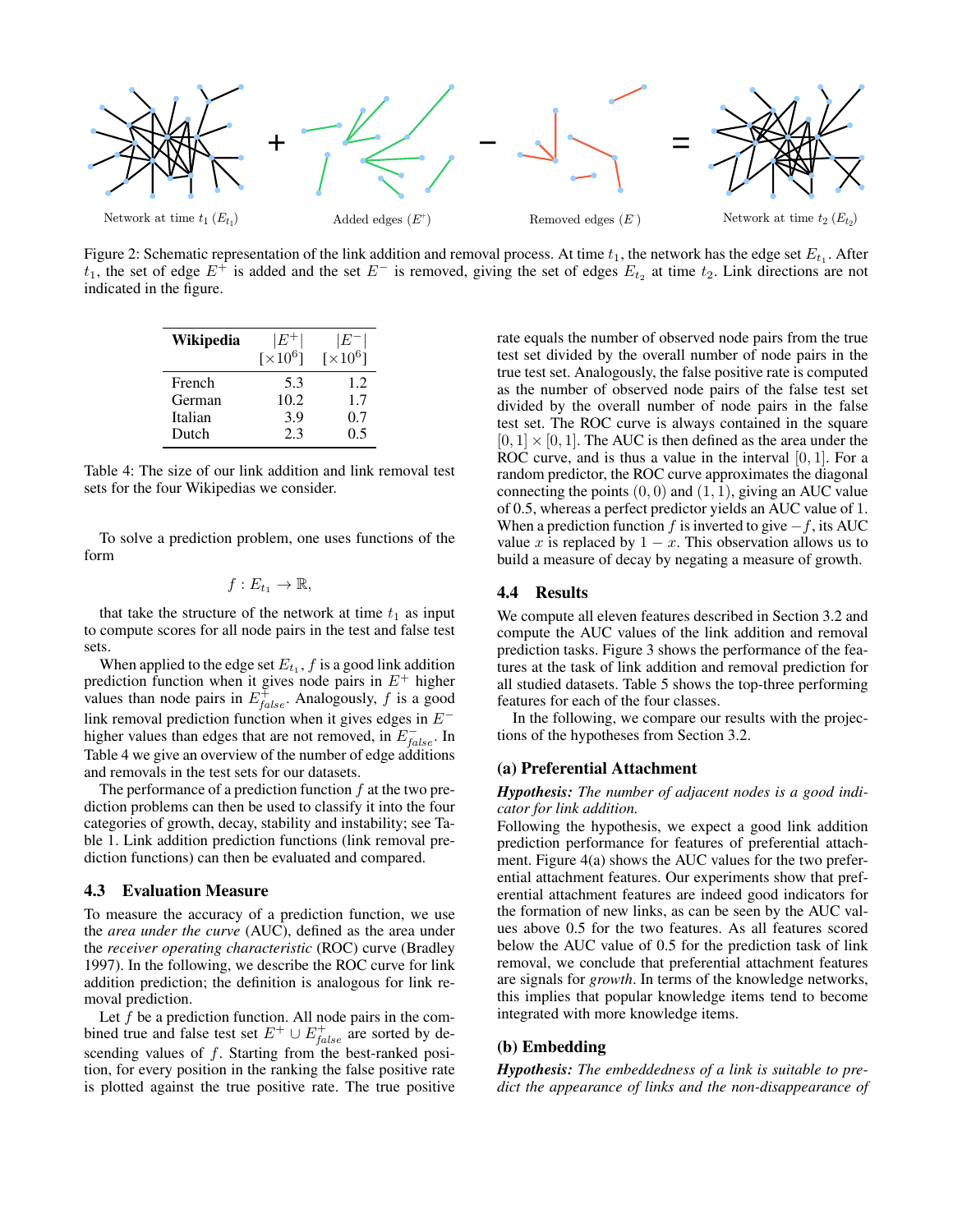| <b>Decay</b>                       |            | <b>AUC</b> | <b>Instability</b>               |          | AUC        |
|------------------------------------|------------|------------|----------------------------------|----------|------------|
| Low node degree                    | $-d$       | 0.70       | High proportion of deletions     | ndc      | 0.71       |
| Low joint degree                   | $-jd$      | 0.69       | Nodes have been changed recently | nfresh   | 0.71       |
| Few paths of length three          | $-P3$      | 0.67       | Old edge                         | eAge     | 0.65       |
| <b>Stability</b>                   |            | <b>AUC</b> | Growth                           |          | <b>AUC</b> |
| Low proportion of deletions        | $-ndc$     | 0.71       | High node degree                 | đ.       | 0.70       |
| Nodes have been unchanged for long | $-n$ fresh | 0.71       | High joint degree                | $\eta d$ | 0.69       |
| Young edge                         | $-eAqe$    | 0.65       | Many paths of length three       | PЗ       | 0.67       |

Table 5: The three best performing indicators for the four classes are shown along with their average AUC values across the four datasets and the two prediction tasks.



Figure 4: Link addition prediction and link removal prediction AUC values for the indicators based on the five models. The X and Y axes of each plot show the AUC values of the link addition and removal prediction tasks, respectively. The two lines showing an AUC value of one half divide each plot into four quadrants, corresponding to the four classes of indicators.



Figure 3: AUC values for the link addition prediction and link removal prediction tasks are shown for all features and all four datasets. Note that a below-random AUC value can be turned into an above-random one by the negation of the respective feature.

## *existing links, i.e., it is an indicator for growth.*

Following the hypothesis, we expect a good link addition prediction performance and a bad link removal prediction performance for features of embeddedness. Figure 4(b) depicts the AUC values for this feature for link versus link removal prediction. For all four networks, this feature is situated in the lower right quadrant, implying that embedding is an indicator of *growth*. In terms of the knowledge networks, this implies that indirect relationships tend to be made explicit by direct knowledge connections.

#### (c) Reciprocity

*Hypothesis: The presence of a link makes the addition of a link in the opposite direction more likely and reciprocal links are likelier to persist. Thus, it is an indicator of growth.*

Following the hypothesis, we expect a good link addition prediction performance and a bad link removal prediction performance. We depict the results for the binary feature of back-link back in Figure 4(c). We observe a tendency of this feature to be correlated with the formation of new links, but the AUC values are only marginally different from the random baseline. This confirms the fact that knowledge networks are inherently directed and that relationships between knowledge items are not necessarily symmetric as opposed to links in social networks. Therefore the feature of reciprocity does not fit into any of our four categories.

## (d) Liability of Newness

*Hypothesis: The old age of an edge and a node are good indicators for link persistence.*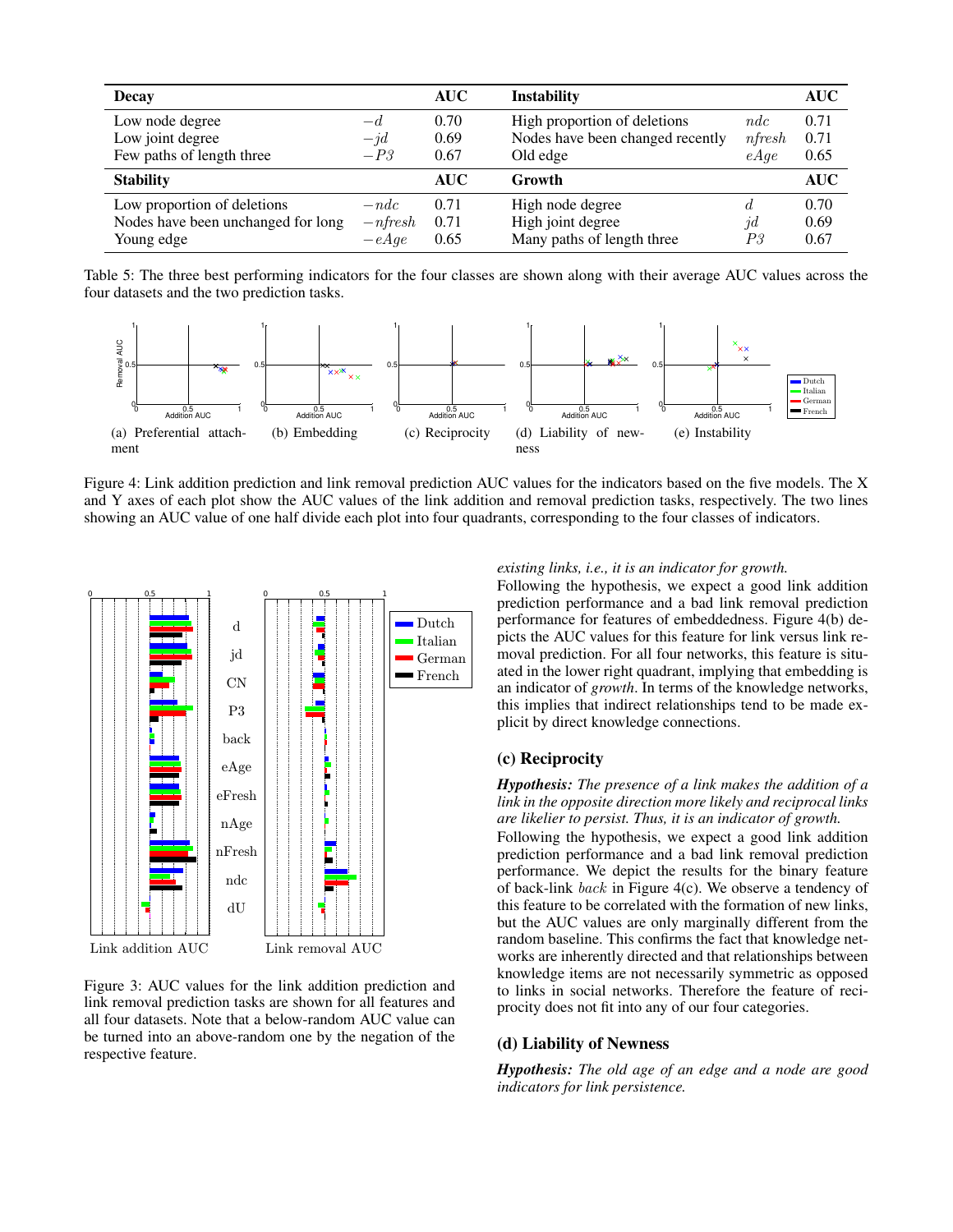Following the hypothesis, we expect a good link removal prediction performance for these features. Our findings shown in Figure 4(d) suggest that the age of a node is neither a good indicator for the formation of new links nor for the deletion of links. On the other hand, the three other features are good indicators for both the formation of new links and the removal of links. However, these features have a better performance for link addition prediction. Therefore the other three features are indicators of *instability*. In terms of knowledge networks, this implies that new knowledge is fragile, while established knowledge is more stable.

### (e) Instability

### *Hypothesis: The less stable nodes* i *and* j *are, the less stable the link* (i, j) *is, whether present or not.*

Following the hypothesis, we expect a good link addition prediction performance and a good removal prediction performance for these features. Our findings shown in Figure 4(e) and Figure 3 suggest that the number of updates  $d^U$ neither works well for link addition prediction nor for link removal prediction. A reason for the low predictive ability of  $d^U$  may be the fact that the majority of updates do not change the content semantically but only typographically or orthographically, and thus the link structure remains unchanged. We have proposed the *node deletion coefficient* of a node, i.e., the ratio of the number of delete events to add events, as a second feature to ascertain the instability of a node. This feature is correlated positively with the prediction of new links as well as with the prediction of link disappearance (see Figure 3). If relatively few edges are removed, then a node is also unlikely to form new links. Therefore this feature is an indicator of instability. If we interpret a high number of edge deletions around a knowledge item as a repositioning of this item, then our results imply that relations to connected knowledge items will be affected as well.

#### Comparison of Prediction Problems

We can use our evaluation to make a remark on the problems of link addition and link removal prediction. As a general rule, our results show that the problem of link addition prediction can be solved to a much higher accuracy (AUC  $\approx$  0.90) than the link removal prediction problem  $(AUC \approx 0.75)$ .

On the level of the four different classes of prediction problem which generalize the link addition and removal prediction problem. We observe that the problem of growth prediction can be solved well using embedding indicators (see Figure 4(b)), as can the instability prediction problem (see Figure 4(e)). Since indicators for decay and stability can be derived from these two by inversions, it follows that all four types of prediction problems can be solved well.

## Growth vs Instability

For the problem of link addition prediction, the features usually considered are not evaluated on the task of link removal prediction. Link removal prediction is however, even if it is rarely included in evaluation datasets, present in the majority of real-world networks. Thus, the distinction between indicators of growth, which correlate with the addition of edges and the non-removal of edges, and indicators of instability, which correlate with both the addition and removal of edges, should be made. As an example, a social recommender system ("you may also know these people") should use indicators of growth rather than indicators of instability. Even if an instable tie is likely to appear now, it is also likely to disappear later, and therefore should not be recommended. Our results thus show that preferential attachment-based and embedding-based indicators indicate growth and should thus be used for recommendation and other link prediction-type applications, while node and link age-based measures should not. This result is also in line with the link prediction literature, in which the best features are found to be based on preferential attachment and path counts (Liben-Nowell and Kleinberg 2007; Lü and Zhou 2011).

## 5 Related Work

In Section 2 we already revisited works that have been used as a foundation for our investigation on relationships of measures for link addition and link removal in knowledge networks. In the following, we discuss works on related *problem types* that are similar, but not identical to the prediction problem discussed in this paper.

Link Decay In many networks, links cannot be removed but are rather considered to become *inactive* or to *decay*. Research on predicting decay in mobile phone communication networks (Raeder et al. 2011; Hidalgo and Rodriguez-Sickert 2008) thus assumes that links decay if no communication was exchanged between the actors for a particularly chosen time period. Both works conclude that links are more likely to persist when the connection is reciprocated and when either both actors' degrees are lower or both high. Raeder and colleagues (2011) find that the "liability of newness" holds, i.e., the age of the tie is correlated with the persistence of the tie. However, this line of research deals with derived link removals as the datasets themselves do not contain explicit unlinks.

Declining Participation The decay of groups in social networks is studied in (Kairam, Wang, and Leskovec 2012), explaining it by interaction patterns. Another related phenomenon is called *churn*, describing the situation in which a user quits a social community. Churn can be modeled as the deletion of an edge between the user and the service, and thus corresponds to the deletion of edges in a bipartite graph (Karnstedt et al. 2010). Both problems are fundamentally bipartite, since they act on the network connecting users with items.

Anomaly Detection A related problem is the identification of spurious links, i.e., links that have been erroneously observed (Guimerà and Sales-Pardo 2009; Zeng and Cimini 2012). A related area of research is the detection of link spam on the Web, in which *bad* links are to be detected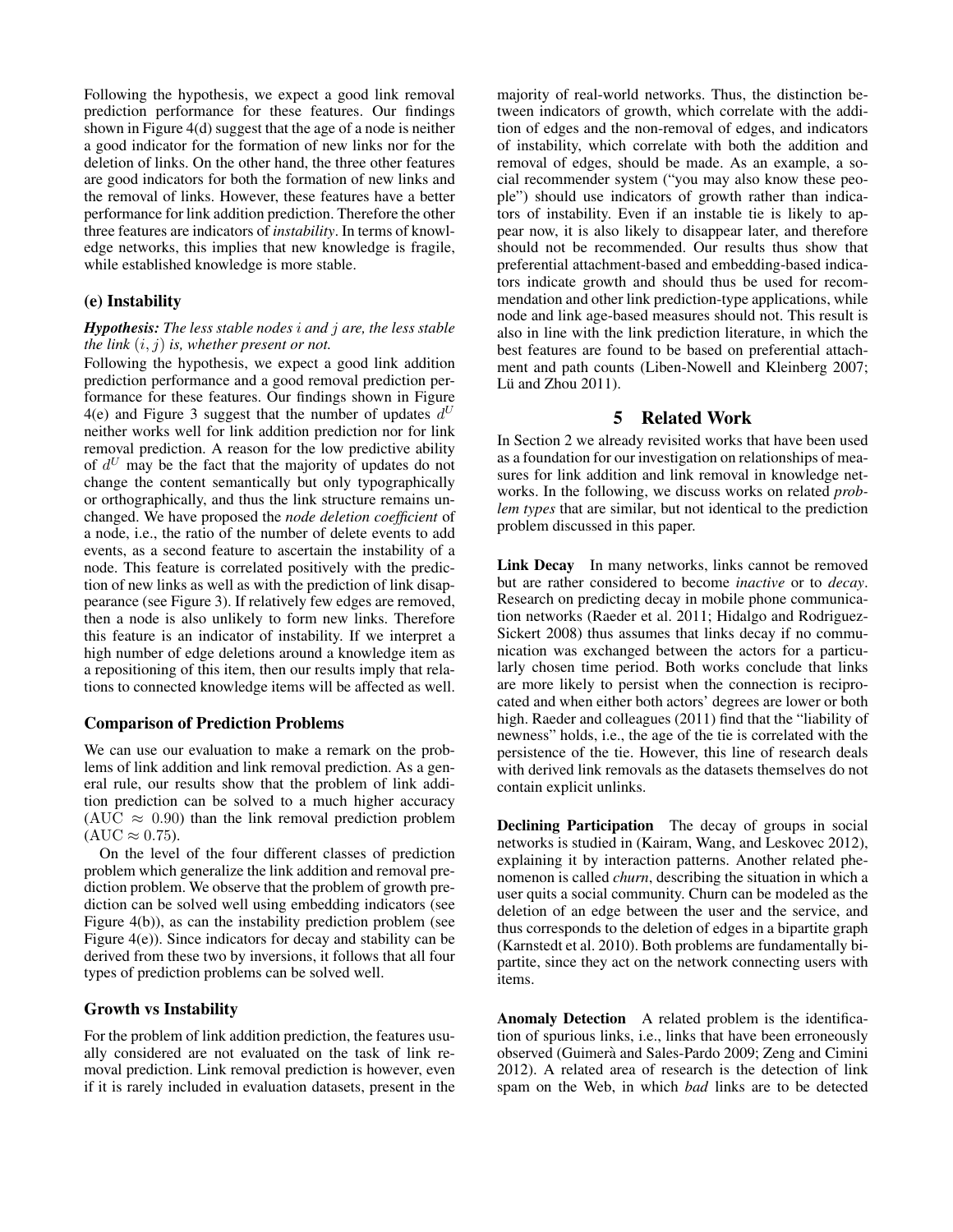$(Benczúr et al. 2005)$ . Similarly, the disconnection of nodes has been predicted in mobile ad-hoc networks (De Rosa, Malizia, and Mecella 2005). These problems are structurally similar to the problem studied in this paper, but do not use features that are typical for link addition prediction such as the degree of nodes or the number of common neighbors.

Citation Analysis Another type of knowledge network is the citation network, i.e., scientific publications connected by citations. While this type of network fits our definition of a knowledge network, it grows in a very specific and simple way: The only possible change is that which adds a new publication. This corresponds to a new node, added simultaneously with all its outgoing edges. The addition or removal of an edge between two existing vertices is not possible in such a network, and as such traditional link prediction methods are not applicable. Instead, research on these types of networks has focused on modeling measures of popularity and similarity.

## 6 Conclusion

In order to answer the question given at the beginning of this paper, we can state that indeed the appearance and disappearance of connections between items of knowledge in knowledge networks follow predictable patterns. As we showed, the patterns can be understood as an extension of link prediction models known in the literature, as well as of the much rarer link removal prediction problem. However, we found that to understand the dynamics of knowledge completely, a unified view of addition and removal must be adopted that distinguishes not two but four types of changes, namely growth, decay, stability and instability. We were able to verify empirically into which of these four categories the known prediction methods fit, showing that for all four, suitable indicators exist. In particular, we were able to classify link prediction functions into those which actually indicate growth of the connectivity in a knowledge network, and those which indicate only instability. By reviewing known models of link-based network evolution, we were not only able to give a more detailed classification of known numerical indicators, but also to propose the novel indicator of the node deletion coefficient, which indicates instability, and is defined as the ratio of link deletion to link additions for a specific node. Since the methods presented in this paper work on a purely structural level, we propose that they can be used for analyzing the dynamics of other networks types, too.

## Acknowledgments

The research leading to these results has received funding from the European Community's Seventh Frame Programme under grant agreement  $n^{\circ}$  257859, http:// robust-project.eu/ROBUST.

## References

Akkermans, H. 2012. Web dynamics as a random walk: How and why power laws occur. In *Proc. Web Science Conf.*, 1–10.

Barabási, A.-L., and Albert, R. 1999. Emergence of scaling in random networks. *Science* 286(5439):509–512.

Bellomi, F., and Bonato, R. 2005. Network analysis for Wikipedia. In *Proc. Wikimania*.

Benczúr, A. A.; Csalogány, K.; Sarlós, T.; and Uher, M. 2005. SpamRank – fully automatic link spam detection. In *Proc. Int. Workshop on Adversarial Information Retrieval on the Web*.

Bradley, A. P. 1997. The use of the area under the ROC curve in the evaluation of machine learning algorithms. *Pattern Recognition* 30:1145–1159.

Brin, S., and Page, L. 1998. The anatomy of a large-scale hypertextual Web search engine. *Computer Networks and ISDN Systems* 30(1–7):107–117.

Burt, R. 2000. Decay functions. *Social Networks* 22(1):1– 28.

De Rosa, F.; Malizia, A.; and Mecella, M. 2005. Disconnection prediction in mobile ad-hoc networks for supporting cooperative work. *IEEE Pervasive Computing* 4(3):62–70.

Eppstein, D., and Wang, J. 2002. A steady state model for graph power laws. In *Proc. Int. Workshop on Web Dynamics*.

Garlaschelli, D., and Loffredo, M. I. 2004. Patterns of Link Reciprocity in Directed Networks. *Phys. Rev. Lett.* 93:268701.

Granovetter, M. S. 1973. The strength of weak ties. *American Journal of Sociology* 78(6):1360–1380.

Guimerà, R., and Sales-Pardo, M. 2009. Missing and spurious interactions and the reconstruction of complex networks. *Proc. Natl. Acad. Sci. USA* 106(52):22073–22078.

Heider, F. 1958. *The Psychology of Interpersonal Relations*. New York: John Wiley & Sons.

Hidalgo, C. A., and Rodriguez-Sickert, C. 2008. The dynamics of a mobile phone network. *Physica A: Statistical Mechanics and its Applications* 387(12):3017–3024.

Ito, T.; Shimbo, M.; Kudo, T.; and Matsumoto, Y. 2005. Application of kernels to link analysis. In *Proc. Int. Conf. on Knowledge Discovery in Data Mining*, 586–592.

Kairam, S.; Wang, D. J.; and Leskovec, J. 2012. The life and deatch of online groups: Predicting group growth and longevity. In *Proc. Int. Conf. on Web Search and Data Mining*, 673–682.

Karnstedt, M.; Hennessy, T.; Chan, J.; Basuchowdhuri, P.; Hayes, C.; and Strufe, T. 2010. Churn in social networks. In *Handbook of Social Network Technologies*. Springer. 185– 220.

Katz, L. 1953. A new status index derived from sociometric analysis. *Psychometrika* 18(1):39–43.

Kleinberg, J. M.; Kumar, R.; Raghavan, P.; Rajagopalan, S.; and Tomkins, A. S. 1999. The Web as a graph: Measurements, models, and methods. In *Proc. Int. Conf. on Computing and Combinatorics*, 1–17.

Kleinberg, J. M. 1999. Authoritative sources in a hyperlinked environment. *J. ACM* 46(5):604–632.